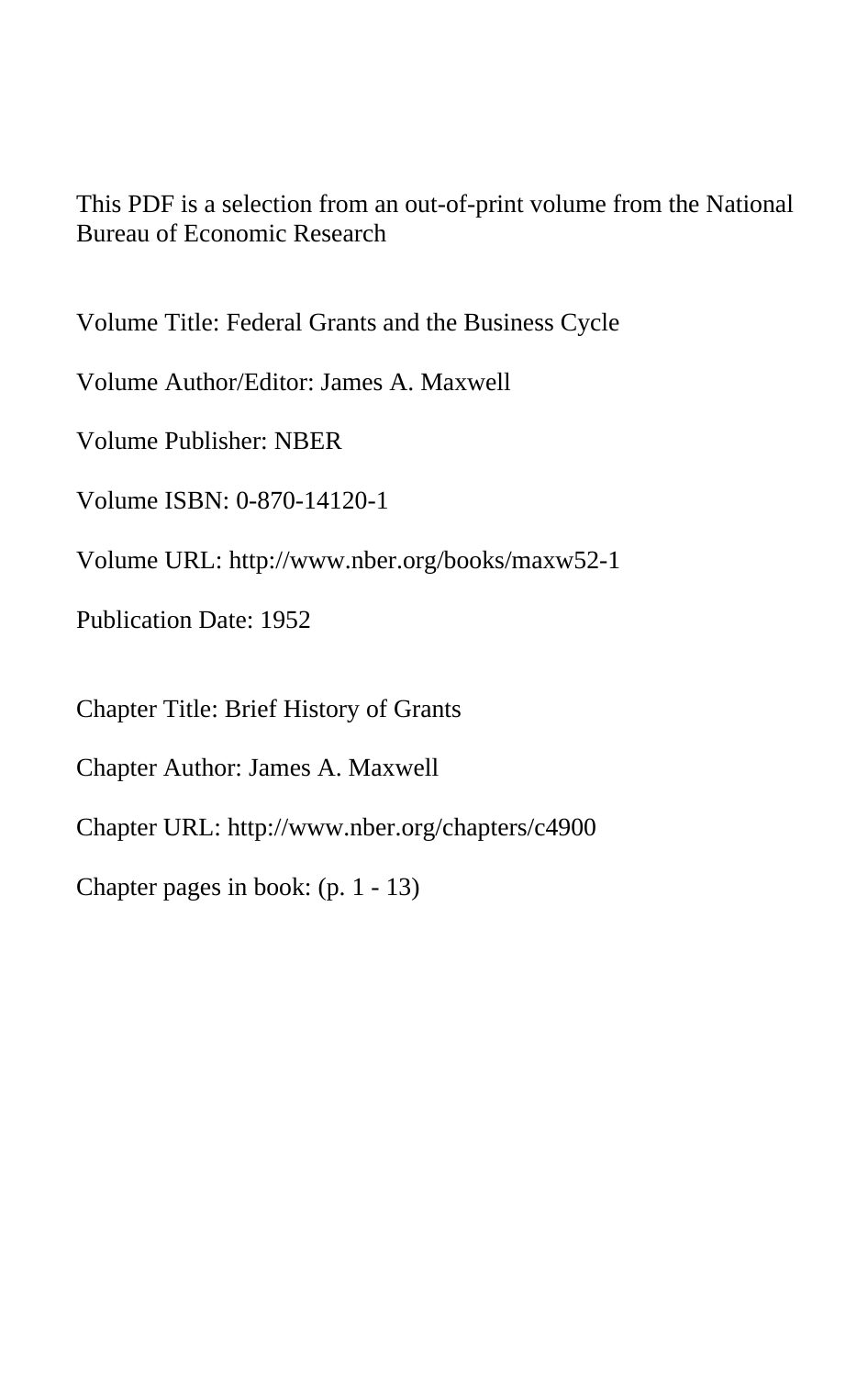# Chapter 1

# BRIEF HISTORY OF GRANTS'

Federal grants to state and local governments have a long history. At first, land grants and grants of the proceeds of land sales predominated. Altogether 130 million acres of the federal domain were ceded as an endowment for public schools, and some 4 million acres for higher education (excluding land grants under the Morrill Acts). Another set of grants, beginning in 1816, provided that states be given 5 percent of the net proceeds of land sales within their boundaries with the stipulation that 3 percent should be used "for the encouragement of learning, of which one-sixth part shall be exclusively bestowed on a college or university". In 1862, by the first Morrill Act, Congress gave both land money to establish colleges in every state, not, as earlier, only in the states in which federal lands were situated.

These early grants indicated that the federal government was prepared to assist state and local performance of a function, education, in which a national interest existed. The grants were outright donations: there was no matching requirement and the government did not reserve the right to supervise their expenditure.

During the next half century the system of grants for education and research, especially agricultural, expanded, and federal conditions were gradually imposed. When in 1890 the first Morrill Act was extended and strengthened, Congress declared that grants might be withheld from states failing to spend for the broad purposes specified. In 1887 the Hatch Act made flat grants of \$15,000 a year for each state to establish agricultural experiment stations, and imposed the modest condition that a financial report be submitted annually; in 1895 provision was made for federal audit. Following the precedent of the Weeks Act of 1911, grants for the agricultural extension service, voted in 1914, carried the important condition of matching.2 The Weeks Act, offering small grants for forest fire protection, required also advance federal approval of state plans and federal supervision of performance. Congress took still another step toward aiding education in 1917, voting grants for vocational education in schools of less than college grade; again the grants had to be matched.

'An Appendix to this chapter deals with 'definitions and terms'.

The first instance of the matching requirement appears to have been in 1889 in connection with an annual appropriation of \$25,000 for the care of disabled veterans in state soldiers' homes.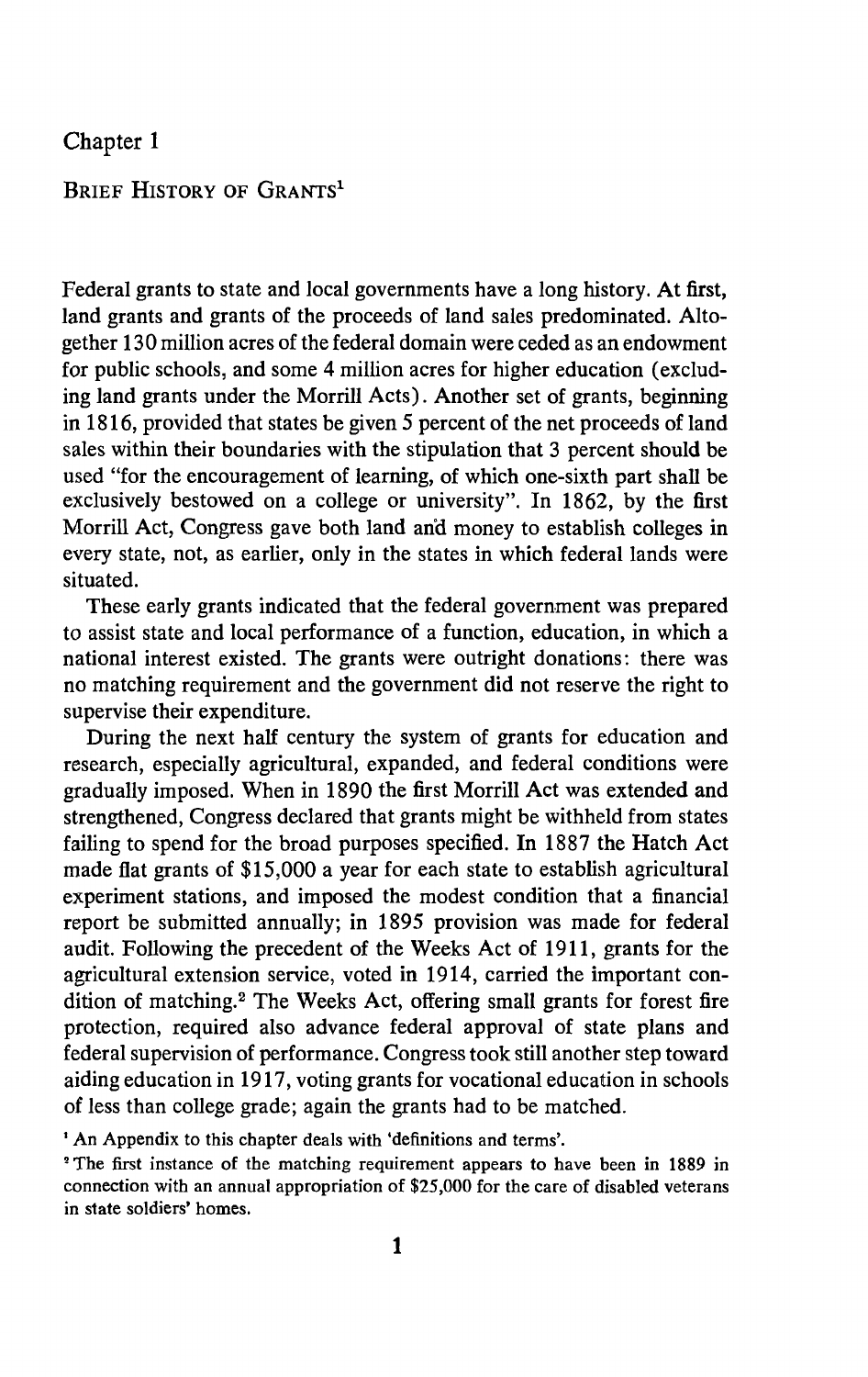Another function for which Congress early voted federal aid was the construction of highways. It made a start in 1802, when Ohio was admitted as a state, by declaring that 5 percent of the proceeds from the sale of public lands in the state should be applied to constructing roads. As other western states were admitted, this precedent was followed. Federal interest in highways continued for the next three decades, although not much was spent on them, then lapsed until the twentieth century. In 1916 a federal aid road act was passed which was to develop into a major segment of the federal grants program. Besides matching, various other conditions were specified, notably federal approval and supervision of projects and creation of a state highway department. New administrative relationships were established by which the states were induced to reorganize their whole system of highway construction and maintenance.

After World War I a few other grants marked the feeble beginnings of welfare programs. In 1918 grants were provided to combat venereal disease, in 1920 for vocational rehabilitation, and in 1921 for maternal and child health. But in 1923 Congress dropped the first and in 1929 the third, while the second seemed to be in disfavor.

During the 1920's grants for transportation and communication, i.e., highways, made up over 80 percent of the total (discussed in detail below). Welfare grants were of little significance. The other grants moved erratically upward, the main cause being Congressional action increasing the annual appropriation or extending their scope (Table 1).

In the two decades after 1929 many grants were voted; by 1949 fortytwo grant programs were in operation accounting for a federal expenditure of \$1,855 million. During the late 1930's grants were even larger, mainly because of the great volume of emergency grants.3 In 1937 emergency grants were nearly 90 percent of the total program; by 1945 they had declined to less than 30 percent and by 1949 to a little more than 1 percent.

### 1 PURPOSES OF RECENT GRANTS

The Bureau of the Budget has grouped federal grant programs since 1929 under the nine main heads listed in Table  $1.4$  During the 1930's grants for

'The distinction between regular and emergency grants is not precise. The chief differences are that for regular grants the basic legislation provides appropriations on a continuing basis, while for emergency grants the appropriation is a single lump sum or for the duration of the emergency; regular grants usually call for some specific ratio of state-local to federal money and specify criteria for the apportionment of the federal appropriation among the states, while emergency grants leave requirements concerning both matching and apportionment to the discretion of the administrator.

'Actually 10, but one of the heads, national defense, occurred only during the war, and is so small that it has been omitted here.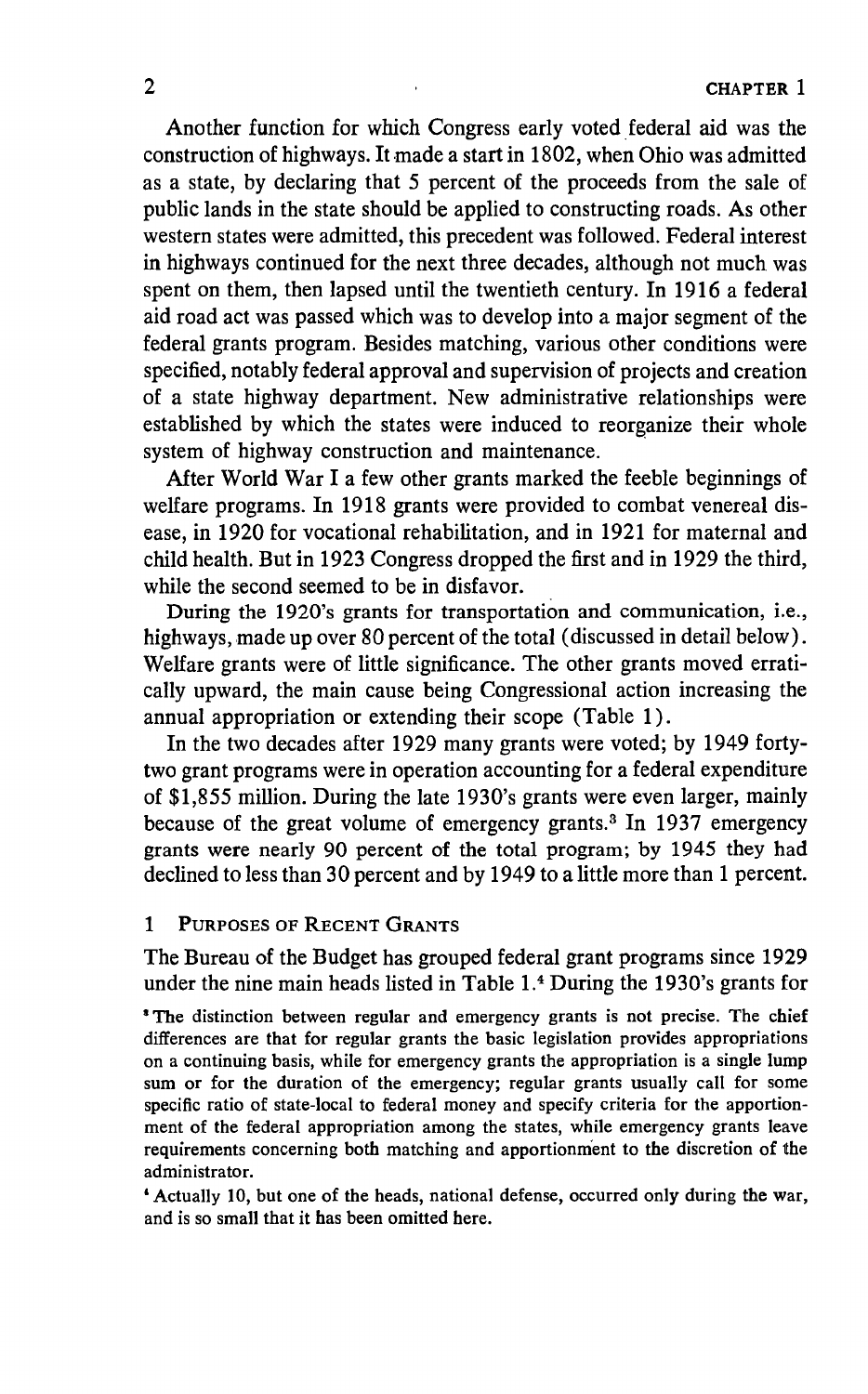|          | Table 1: Total Federal Grants (regular & emergency), Fiscal Years, 1919-1949 (millions of dollars) |                                                   |                      |                    |                |                    |                   |                      |                   |                      |                          |                         |
|----------|----------------------------------------------------------------------------------------------------|---------------------------------------------------|----------------------|--------------------|----------------|--------------------|-------------------|----------------------|-------------------|----------------------|--------------------------|-------------------------|
| ⊷        | Social welfare, health & security                                                                  | 1919*                                             | 1920*                | 1921*              | 1922*          | 1923*              | 1924 <sup>*</sup> | 1925*                | 1926 <sup>8</sup> | 1927*                | 1928*                    |                         |
|          | Regular<br>$\alpha$                                                                                |                                                   | $\mathbf{\hat{c}}$   | $\mathbf{\hat{z}}$ | $\mathbf{c}$   | $\mathbf{\hat{c}}$ | $\mathbf{\Omega}$ | $\mathbf{\tilde{c}}$ | 2                 | 2                    | $\mathbf{\tilde{c}}$     |                         |
|          | Emergency<br>1 CWA<br>2 PWA<br>3 FERA                                                              |                                                   |                      |                    |                |                    |                   |                      |                   |                      |                          |                         |
|          |                                                                                                    |                                                   |                      |                    |                |                    |                   |                      |                   |                      |                          |                         |
|          |                                                                                                    |                                                   |                      |                    |                |                    |                   |                      |                   |                      |                          |                         |
|          |                                                                                                    |                                                   | $\ddot{\phantom{a}}$ |                    | $\ddot{\cdot}$ | $\ddot{\cdot}$     |                   | $\ddot{\cdot}$       |                   | $\ddot{\cdot}$       | $\ddot{\cdot}$           |                         |
|          | WPA                                                                                                |                                                   | $\ddot{\cdot}$       | $\ddot{\cdot}$     | $\ddot{\cdot}$ | $\ddot{\cdot}$     |                   | ÷                    | ÷                 | ÷,                   |                          |                         |
|          | Maternity & infant care                                                                            |                                                   | $\ddot{\cdot}$       | $\ddot{\cdot}$     | $\ddot{\cdot}$ | $\ddot{\cdot}$     |                   | $\ddot{\cdot}$       | $\ddot{\cdot}$    | $\vdots$             | $\ddot{\cdot}$           |                         |
|          | Total<br>Total<br>۰                                                                                |                                                   | $\cdot$ $\sim$       | $\cdot$ $\sim$     | $\cdot$ $\sim$ | $\cdot$ $\sim$     | $\cdot$           | $\cdot$ $\sim$       | ंज                | $\cdot$              | $\cdot$ $\sim$           | BRIEF HISTORY OF GRANTS |
| N        | Transportation & communication                                                                     |                                                   |                      |                    |                |                    |                   |                      |                   |                      |                          |                         |
|          | Regular<br>a                                                                                       | 86                                                | 63                   | g                  | $\overline{6}$ | $\mathcal{L}$      | 29                | $\frac{8}{3}$        | 88                | $\tilde{a}$          | $\overline{\phantom{0}}$ |                         |
|          | Emergency<br>م                                                                                     |                                                   |                      |                    |                |                    |                   |                      |                   |                      |                          |                         |
|          | Total<br>ں                                                                                         | $\ddot{\phantom{0}}\phantom{0}\ddot{\phantom{0}}$ | $\ddot{3}$           | :కె                | :္လ            | ंट                 | $\ddot{.}8$       | $\ddot{5}$           | $\frac{1}{8}$     | $\ddot{\phantom{0}}$ | $\ddot{\mathbf{3}}$      |                         |
| S        | Housing & community facilities                                                                     |                                                   |                      |                    |                |                    |                   |                      |                   |                      |                          |                         |
|          | $\mathbf{\alpha}$                                                                                  |                                                   | $\vdots$             | $\ddot{\cdot}$     | $\ddot{\cdot}$ |                    |                   | $\ddot{\cdot}$       |                   |                      |                          |                         |
|          | Regular<br>Emergency<br>م                                                                          | $\ddot{\cdot}$                                    | $\ddot{\cdot}$       | $\ddot{\cdot}$     | $\ddot{\cdot}$ | $\ddot{\cdot}$     |                   | $\ddot{.}$           | $\ddot{\cdot}$    | $\ddot{\cdot}$       |                          |                         |
|          | Total                                                                                              | $\ddot{\cdot}$                                    |                      |                    |                | $\ddot{\cdot}$     |                   | $\ddot{\cdot}$       | $\ddot{\cdot}$    | $\ddot{\cdot}$       |                          |                         |
| d        | Labor                                                                                              |                                                   |                      |                    |                |                    |                   |                      |                   |                      |                          |                         |
|          | Regular<br>αđ                                                                                      |                                                   |                      |                    |                |                    |                   |                      |                   |                      |                          |                         |
|          | Emergency<br>م                                                                                     | $\ddot{\cdot}$                                    | $\ddot{\cdot}$       | $\ddot{\cdot}$     |                | $\ddot{\cdot}$     |                   | $\ddot{\cdot}$       | $\ddot{\cdot}$    | $\ddot{\cdot}$       |                          |                         |
|          | Total                                                                                              | $\ddot{\cdot}$                                    | $\ddot{\cdot}$       |                    |                | $\ddot{\cdot}$     |                   | $\ddot{\cdot}$       | $\ddot{\cdot}$    | $\ddot{\cdot}$       |                          |                         |
| n        | Agriculture & agric. resources                                                                     |                                                   |                      |                    | ŗ              |                    | ٣                 |                      |                   |                      |                          |                         |
|          | Regular<br>Emergency                                                                               | 4                                                 | ۴                    | ڡ                  |                | r                  |                   |                      | ∞                 | ۵                    | ື                        |                         |
|          | Total<br>م                                                                                         | 4                                                 | $\cdot$ $\circ$      | $\cdot^{\circ}$    | $\cdot$        | $\cdot$            | $\cdot$ r         | $\cdot$              | $\cdot^{\infty}$  | ِّهِ :               | $\cdot \circ$            |                         |
| ৩        | Veterans services & benefits                                                                       |                                                   |                      |                    |                |                    |                   |                      |                   |                      |                          |                         |
|          |                                                                                                    |                                                   |                      |                    |                |                    |                   |                      |                   |                      |                          |                         |
|          | Regular<br>Emergency<br>م                                                                          |                                                   |                      |                    |                |                    |                   |                      |                   |                      |                          |                         |
|          | Total                                                                                              | $\ddot{\cdot}$                                    | $\ddot{\cdot}$       | $\ddot{\cdot}$     | $\vdots$       | $\ddot{\cdot}$     |                   | $\vdots$             | $\ddot{\cdot}$    | $\ddot{\cdot}$       | $\ddot{\cdot}$           |                         |
| r        | Education & general research                                                                       |                                                   | $\ddot{\cdot}$       | $\ddot{\cdot}$     | $\ddot{\cdot}$ | $\ddot{\cdot}$     |                   | $\ddot{\cdot}$       | $\ddot{\cdot}$    | $\ddot{\cdot}$       |                          |                         |
|          |                                                                                                    | 4                                                 | n                    | ۰                  | ۰              | r                  |                   | ∞                    | ō                 | ۰                    | o,                       |                         |
|          | Regular<br>Emergency<br>م                                                                          |                                                   |                      |                    |                |                    |                   |                      |                   |                      |                          |                         |
|          | Total<br>$\ddot{\mathbf{c}}$                                                                       | : 4                                               | $\cdot$              | ه∙;                | : ७            | $\cdot$            | ۰,                | $\cdot^{\infty}$     | $: \circ$         | $: \circ$            | $: \circ$                |                         |
| ∞        | Natural resources (not agric.)                                                                     |                                                   |                      |                    |                |                    |                   |                      |                   |                      |                          |                         |
|          | Regular<br>Emergency                                                                               |                                                   |                      |                    |                |                    |                   | $\ddot{\cdot}$       |                   |                      |                          |                         |
|          | م                                                                                                  | $\ddot{\cdot}$                                    |                      | $\ddot{\cdot}$     | $\ddot{\cdot}$ | $\ddot{\cdot}$     | $\ddot{\cdot}$    | $\ddot{\cdot}$       |                   |                      |                          |                         |
|          | Total                                                                                              | $\ddot{\cdot}$                                    | $\ddot{\cdot}$       | $\ddot{\cdot}$     | $\ddot{\cdot}$ | $\ddot{\cdot}$     |                   | $\ddot{\cdot}$       |                   |                      |                          |                         |
| $\Omega$ | ment<br>General governi<br>All functions                                                           | $\ddot{\cdot}$                                    | $\ddot{\cdot}$       | $\ddot{\cdot}$     | $\ddot{\cdot}$ | $\ddot{\cdot}$     | $\ddot{\cdot}$    | $\ddot{\cdot}$       | $\ddot{\cdot}$    |                      |                          | Ĵ                       |
|          |                                                                                                    |                                                   |                      |                    |                |                    |                   |                      |                   |                      |                          |                         |
|          | م<br>$\mathbf{\alpha}$                                                                             | 56                                                | 76                   | 104                | 105            | 86                 | SS                | 113                  | 108               | 102                  | 102                      |                         |
|          | Regular<br>Emergency<br>Grand Total<br>ల                                                           | $\ddot{\text{o}}$                                 | $\ddot{5}$           | :ड्र               | $\vdots$       | $\frac{1}{8}$      | $\frac{5}{5}$     | $\frac{1}{13}$       | $\frac{108}{108}$ | $\ddot{\text{e}}$    | $\frac{1}{2}$            |                         |
|          |                                                                                                    |                                                   |                      |                    |                |                    |                   |                      |                   |                      |                          |                         |
|          |                                                                                                    |                                                   |                      |                    |                |                    |                   |                      |                   |                      |                          |                         |
|          |                                                                                                    |                                                   |                      |                    |                |                    |                   |                      |                   |                      |                          |                         |
|          |                                                                                                    |                                                   |                      |                    |                |                    |                   |                      |                   |                      |                          |                         |

 $\cdot$ 

 $\overline{\mathbf{3}}$ 

 $\overline{\phantom{a}}$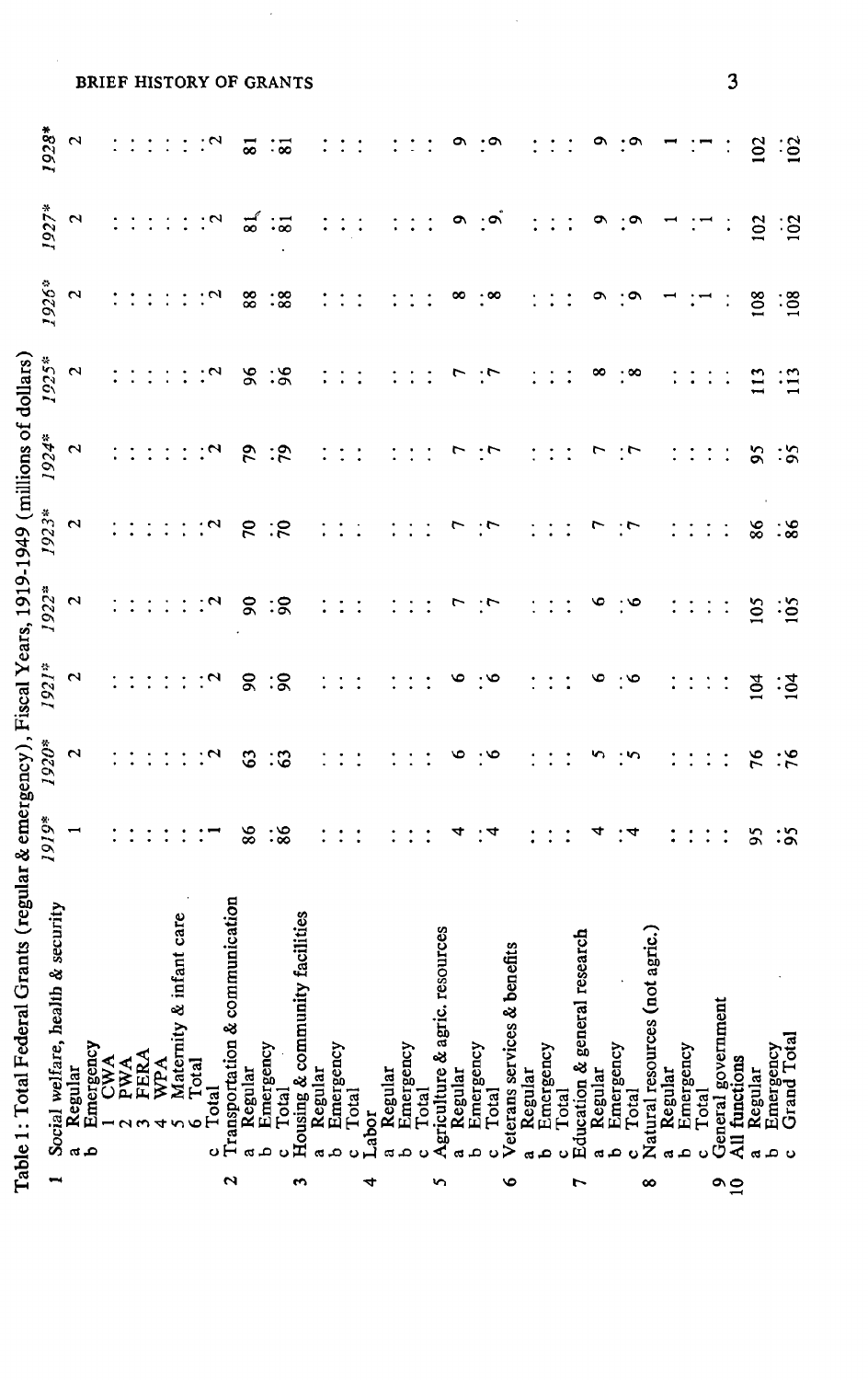| <b>8888</b><br>22<br>2,108<br>$\overline{12}$<br>$\frac{1}{2}$<br>293<br>2,5569<br><b>157</b><br>1,822<br><u>:ក</u><br>$\overline{1}$<br>$\frac{1}{4}$<br>N<br>278<br><b>28331</b><br>$\frac{107}{2,319}$<br>248<br>496<br>1,264<br>$\overline{22}$<br>$\frac{1}{2}$<br>13<br>$\ddot{5}$<br>N<br>$\sim$<br>2,003<br>2,042<br>m<br>1,963<br>1,965<br>276<br>276<br>39<br>2,238<br>7,277<br>N<br>: "<br>$\cdot$ 90<br>1,814<br>32<br>1,816<br>1,848<br>$\frac{25}{225}$<br>$\mathbf{r}$<br>∶≘<br>$\sim$<br>$1,591$<br>$1,592$<br>$\overline{c}$<br>:2<br>$\sim$<br><b>925</b><br>86<br>$\bar{5}8\bar{8}$<br>$\overline{10}$<br>∶≘<br>$\sim$<br>$\cdot$ $\sim$ $\infty$<br>$\frac{38}{201}$<br>$\frac{285}{2}$<br>169<br>228<br>N<br>∴ຕ Ξ<br>$\overline{12}$<br>$\ddot{5}$<br>$\div \Xi$<br>Ξ<br><b>1282</b><br><b>3802</b><br>∴∾ ສ<br>$\overline{c}$<br>$\ddot{2}$<br>N<br>$\Xi$<br>∷≍<br>80<br>:జ<br>114<br>$\frac{14}{11}$<br>$\overline{12}$<br>$\frac{1}{2}$<br>$\Xi$<br>∷⊂<br>י ס<br>86<br>$\ddot{\text{.}}\text{8}$<br>$\sim$<br>$\cdot$<br>119<br>$\ddot{\cdot}$<br>$\ddot{\phantom{1}}$<br>ه -<br>و:<br>¤<br>∶≍<br>Transportation & communication<br>s<br>Maternity & infant care<br>Housing & community facilitie<br>Agriculture & agric. resources<br>Natural resources (not agric.)<br>Education & general research<br>Veterans services & benefits<br>General government<br>Emergency<br>Grand Total<br>Regular<br>Emergency<br>Regular<br>Emergency<br>Emergency<br>Total<br>Emergency<br>Emergency<br>Emergency<br>Emergency<br>Total<br>Emergency<br>1 CWA<br><b>FERA</b><br>All functions<br>WPA<br>Total<br><b>PWA</b><br>Regular<br>Regular<br>Regular<br>Regular<br>Regular<br>Regular<br>Regular<br>Total<br>Total<br>Total<br>Total<br>Total<br>Total<br>Labor<br>١o<br>$\tilde{a}$<br>d<br>م<br>م<br>å,<br>ပ<br>ά,<br>م<br>ω<br>٥<br>ء<br>$\mathbf{o}$<br>ă<br>ပ<br>$\epsilon$<br>$\overline{\mathbf{c}}$<br>S<br>$\circ$<br>4<br>n<br>৩<br>∞<br>L |                          |                                       | 1929 | 1930 | 1931 | 1932 | 1933 | 1934 | 1935 | 1936 | 1937 | 1938                  |                  |
|------------------------------------------------------------------------------------------------------------------------------------------------------------------------------------------------------------------------------------------------------------------------------------------------------------------------------------------------------------------------------------------------------------------------------------------------------------------------------------------------------------------------------------------------------------------------------------------------------------------------------------------------------------------------------------------------------------------------------------------------------------------------------------------------------------------------------------------------------------------------------------------------------------------------------------------------------------------------------------------------------------------------------------------------------------------------------------------------------------------------------------------------------------------------------------------------------------------------------------------------------------------------------------------------------------------------------------------------------------------------------------------------------------------------------------------------------------------------------------------------------------------------------------------------------------------------------------------------------------------------------------------------------------------------------------------------------------------------------------------------------------------------------------------------------------------------------------------------------------------------------------------------------------------------------------------------------------------------|--------------------------|---------------------------------------|------|------|------|------|------|------|------|------|------|-----------------------|------------------|
|                                                                                                                                                                                                                                                                                                                                                                                                                                                                                                                                                                                                                                                                                                                                                                                                                                                                                                                                                                                                                                                                                                                                                                                                                                                                                                                                                                                                                                                                                                                                                                                                                                                                                                                                                                                                                                                                                                                                                                        | $\overline{\phantom{0}}$ | È.<br>Social welfare, health & securi |      |      |      |      |      |      |      |      |      |                       |                  |
|                                                                                                                                                                                                                                                                                                                                                                                                                                                                                                                                                                                                                                                                                                                                                                                                                                                                                                                                                                                                                                                                                                                                                                                                                                                                                                                                                                                                                                                                                                                                                                                                                                                                                                                                                                                                                                                                                                                                                                        |                          |                                       |      |      |      |      |      |      |      |      |      | 236                   |                  |
|                                                                                                                                                                                                                                                                                                                                                                                                                                                                                                                                                                                                                                                                                                                                                                                                                                                                                                                                                                                                                                                                                                                                                                                                                                                                                                                                                                                                                                                                                                                                                                                                                                                                                                                                                                                                                                                                                                                                                                        |                          |                                       |      |      |      |      |      |      |      |      |      |                       | 4                |
|                                                                                                                                                                                                                                                                                                                                                                                                                                                                                                                                                                                                                                                                                                                                                                                                                                                                                                                                                                                                                                                                                                                                                                                                                                                                                                                                                                                                                                                                                                                                                                                                                                                                                                                                                                                                                                                                                                                                                                        |                          |                                       |      |      |      |      |      |      |      |      |      | ίŗί                   |                  |
|                                                                                                                                                                                                                                                                                                                                                                                                                                                                                                                                                                                                                                                                                                                                                                                                                                                                                                                                                                                                                                                                                                                                                                                                                                                                                                                                                                                                                                                                                                                                                                                                                                                                                                                                                                                                                                                                                                                                                                        |                          |                                       |      |      |      |      |      |      |      |      |      |                       |                  |
|                                                                                                                                                                                                                                                                                                                                                                                                                                                                                                                                                                                                                                                                                                                                                                                                                                                                                                                                                                                                                                                                                                                                                                                                                                                                                                                                                                                                                                                                                                                                                                                                                                                                                                                                                                                                                                                                                                                                                                        |                          |                                       |      |      |      |      |      |      |      |      |      |                       |                  |
|                                                                                                                                                                                                                                                                                                                                                                                                                                                                                                                                                                                                                                                                                                                                                                                                                                                                                                                                                                                                                                                                                                                                                                                                                                                                                                                                                                                                                                                                                                                                                                                                                                                                                                                                                                                                                                                                                                                                                                        |                          |                                       |      |      |      |      |      |      |      |      |      | 1,422                 |                  |
|                                                                                                                                                                                                                                                                                                                                                                                                                                                                                                                                                                                                                                                                                                                                                                                                                                                                                                                                                                                                                                                                                                                                                                                                                                                                                                                                                                                                                                                                                                                                                                                                                                                                                                                                                                                                                                                                                                                                                                        |                          |                                       |      |      |      |      |      |      |      |      |      |                       |                  |
|                                                                                                                                                                                                                                                                                                                                                                                                                                                                                                                                                                                                                                                                                                                                                                                                                                                                                                                                                                                                                                                                                                                                                                                                                                                                                                                                                                                                                                                                                                                                                                                                                                                                                                                                                                                                                                                                                                                                                                        |                          |                                       |      |      |      |      |      |      |      |      |      | 1,603<br>1,839        |                  |
|                                                                                                                                                                                                                                                                                                                                                                                                                                                                                                                                                                                                                                                                                                                                                                                                                                                                                                                                                                                                                                                                                                                                                                                                                                                                                                                                                                                                                                                                                                                                                                                                                                                                                                                                                                                                                                                                                                                                                                        |                          |                                       |      |      |      |      |      |      |      |      |      |                       |                  |
|                                                                                                                                                                                                                                                                                                                                                                                                                                                                                                                                                                                                                                                                                                                                                                                                                                                                                                                                                                                                                                                                                                                                                                                                                                                                                                                                                                                                                                                                                                                                                                                                                                                                                                                                                                                                                                                                                                                                                                        |                          |                                       |      |      |      |      |      |      |      |      |      |                       |                  |
|                                                                                                                                                                                                                                                                                                                                                                                                                                                                                                                                                                                                                                                                                                                                                                                                                                                                                                                                                                                                                                                                                                                                                                                                                                                                                                                                                                                                                                                                                                                                                                                                                                                                                                                                                                                                                                                                                                                                                                        |                          |                                       |      |      |      |      |      |      |      |      |      | 143<br>88<br>23<br>1  |                  |
|                                                                                                                                                                                                                                                                                                                                                                                                                                                                                                                                                                                                                                                                                                                                                                                                                                                                                                                                                                                                                                                                                                                                                                                                                                                                                                                                                                                                                                                                                                                                                                                                                                                                                                                                                                                                                                                                                                                                                                        |                          |                                       |      |      |      |      |      |      |      |      |      |                       |                  |
|                                                                                                                                                                                                                                                                                                                                                                                                                                                                                                                                                                                                                                                                                                                                                                                                                                                                                                                                                                                                                                                                                                                                                                                                                                                                                                                                                                                                                                                                                                                                                                                                                                                                                                                                                                                                                                                                                                                                                                        |                          |                                       |      |      |      |      |      |      |      |      |      |                       |                  |
|                                                                                                                                                                                                                                                                                                                                                                                                                                                                                                                                                                                                                                                                                                                                                                                                                                                                                                                                                                                                                                                                                                                                                                                                                                                                                                                                                                                                                                                                                                                                                                                                                                                                                                                                                                                                                                                                                                                                                                        |                          |                                       |      |      |      |      |      |      |      |      |      |                       |                  |
|                                                                                                                                                                                                                                                                                                                                                                                                                                                                                                                                                                                                                                                                                                                                                                                                                                                                                                                                                                                                                                                                                                                                                                                                                                                                                                                                                                                                                                                                                                                                                                                                                                                                                                                                                                                                                                                                                                                                                                        |                          |                                       |      |      |      |      |      |      |      |      |      | $\bullet$             |                  |
|                                                                                                                                                                                                                                                                                                                                                                                                                                                                                                                                                                                                                                                                                                                                                                                                                                                                                                                                                                                                                                                                                                                                                                                                                                                                                                                                                                                                                                                                                                                                                                                                                                                                                                                                                                                                                                                                                                                                                                        |                          |                                       |      |      |      |      |      |      |      |      |      |                       |                  |
|                                                                                                                                                                                                                                                                                                                                                                                                                                                                                                                                                                                                                                                                                                                                                                                                                                                                                                                                                                                                                                                                                                                                                                                                                                                                                                                                                                                                                                                                                                                                                                                                                                                                                                                                                                                                                                                                                                                                                                        |                          |                                       |      |      |      |      |      |      |      |      |      |                       |                  |
|                                                                                                                                                                                                                                                                                                                                                                                                                                                                                                                                                                                                                                                                                                                                                                                                                                                                                                                                                                                                                                                                                                                                                                                                                                                                                                                                                                                                                                                                                                                                                                                                                                                                                                                                                                                                                                                                                                                                                                        |                          |                                       |      |      |      |      |      |      |      |      |      |                       |                  |
|                                                                                                                                                                                                                                                                                                                                                                                                                                                                                                                                                                                                                                                                                                                                                                                                                                                                                                                                                                                                                                                                                                                                                                                                                                                                                                                                                                                                                                                                                                                                                                                                                                                                                                                                                                                                                                                                                                                                                                        |                          |                                       |      |      |      |      |      |      |      |      |      | $\frac{6}{4}$         |                  |
|                                                                                                                                                                                                                                                                                                                                                                                                                                                                                                                                                                                                                                                                                                                                                                                                                                                                                                                                                                                                                                                                                                                                                                                                                                                                                                                                                                                                                                                                                                                                                                                                                                                                                                                                                                                                                                                                                                                                                                        |                          |                                       |      |      |      |      |      |      |      |      |      |                       |                  |
|                                                                                                                                                                                                                                                                                                                                                                                                                                                                                                                                                                                                                                                                                                                                                                                                                                                                                                                                                                                                                                                                                                                                                                                                                                                                                                                                                                                                                                                                                                                                                                                                                                                                                                                                                                                                                                                                                                                                                                        |                          |                                       |      |      |      |      |      |      |      |      |      | ء:'                   |                  |
|                                                                                                                                                                                                                                                                                                                                                                                                                                                                                                                                                                                                                                                                                                                                                                                                                                                                                                                                                                                                                                                                                                                                                                                                                                                                                                                                                                                                                                                                                                                                                                                                                                                                                                                                                                                                                                                                                                                                                                        |                          |                                       |      |      |      |      |      |      |      |      |      |                       |                  |
|                                                                                                                                                                                                                                                                                                                                                                                                                                                                                                                                                                                                                                                                                                                                                                                                                                                                                                                                                                                                                                                                                                                                                                                                                                                                                                                                                                                                                                                                                                                                                                                                                                                                                                                                                                                                                                                                                                                                                                        |                          |                                       |      |      |      |      |      |      |      |      |      |                       |                  |
|                                                                                                                                                                                                                                                                                                                                                                                                                                                                                                                                                                                                                                                                                                                                                                                                                                                                                                                                                                                                                                                                                                                                                                                                                                                                                                                                                                                                                                                                                                                                                                                                                                                                                                                                                                                                                                                                                                                                                                        |                          |                                       |      |      |      |      |      |      |      |      |      | 33                    |                  |
|                                                                                                                                                                                                                                                                                                                                                                                                                                                                                                                                                                                                                                                                                                                                                                                                                                                                                                                                                                                                                                                                                                                                                                                                                                                                                                                                                                                                                                                                                                                                                                                                                                                                                                                                                                                                                                                                                                                                                                        |                          |                                       |      |      |      |      |      |      |      |      |      | း                     |                  |
|                                                                                                                                                                                                                                                                                                                                                                                                                                                                                                                                                                                                                                                                                                                                                                                                                                                                                                                                                                                                                                                                                                                                                                                                                                                                                                                                                                                                                                                                                                                                                                                                                                                                                                                                                                                                                                                                                                                                                                        |                          |                                       |      |      |      |      |      |      |      |      |      |                       |                  |
|                                                                                                                                                                                                                                                                                                                                                                                                                                                                                                                                                                                                                                                                                                                                                                                                                                                                                                                                                                                                                                                                                                                                                                                                                                                                                                                                                                                                                                                                                                                                                                                                                                                                                                                                                                                                                                                                                                                                                                        |                          |                                       |      |      |      |      |      |      |      |      |      |                       |                  |
|                                                                                                                                                                                                                                                                                                                                                                                                                                                                                                                                                                                                                                                                                                                                                                                                                                                                                                                                                                                                                                                                                                                                                                                                                                                                                                                                                                                                                                                                                                                                                                                                                                                                                                                                                                                                                                                                                                                                                                        |                          |                                       |      |      |      |      |      |      |      |      |      |                       |                  |
|                                                                                                                                                                                                                                                                                                                                                                                                                                                                                                                                                                                                                                                                                                                                                                                                                                                                                                                                                                                                                                                                                                                                                                                                                                                                                                                                                                                                                                                                                                                                                                                                                                                                                                                                                                                                                                                                                                                                                                        |                          |                                       |      |      |      |      |      |      |      |      |      |                       |                  |
|                                                                                                                                                                                                                                                                                                                                                                                                                                                                                                                                                                                                                                                                                                                                                                                                                                                                                                                                                                                                                                                                                                                                                                                                                                                                                                                                                                                                                                                                                                                                                                                                                                                                                                                                                                                                                                                                                                                                                                        |                          |                                       |      |      |      |      |      |      |      |      |      |                       |                  |
|                                                                                                                                                                                                                                                                                                                                                                                                                                                                                                                                                                                                                                                                                                                                                                                                                                                                                                                                                                                                                                                                                                                                                                                                                                                                                                                                                                                                                                                                                                                                                                                                                                                                                                                                                                                                                                                                                                                                                                        |                          |                                       |      |      |      |      |      |      |      |      |      |                       |                  |
|                                                                                                                                                                                                                                                                                                                                                                                                                                                                                                                                                                                                                                                                                                                                                                                                                                                                                                                                                                                                                                                                                                                                                                                                                                                                                                                                                                                                                                                                                                                                                                                                                                                                                                                                                                                                                                                                                                                                                                        |                          |                                       |      |      |      |      |      |      |      |      |      | 23                    |                  |
|                                                                                                                                                                                                                                                                                                                                                                                                                                                                                                                                                                                                                                                                                                                                                                                                                                                                                                                                                                                                                                                                                                                                                                                                                                                                                                                                                                                                                                                                                                                                                                                                                                                                                                                                                                                                                                                                                                                                                                        |                          |                                       |      |      |      |      |      |      |      |      |      | $\frac{1}{2}$         |                  |
|                                                                                                                                                                                                                                                                                                                                                                                                                                                                                                                                                                                                                                                                                                                                                                                                                                                                                                                                                                                                                                                                                                                                                                                                                                                                                                                                                                                                                                                                                                                                                                                                                                                                                                                                                                                                                                                                                                                                                                        |                          |                                       |      |      |      |      |      |      |      |      |      |                       |                  |
|                                                                                                                                                                                                                                                                                                                                                                                                                                                                                                                                                                                                                                                                                                                                                                                                                                                                                                                                                                                                                                                                                                                                                                                                                                                                                                                                                                                                                                                                                                                                                                                                                                                                                                                                                                                                                                                                                                                                                                        |                          |                                       |      |      |      |      |      |      |      |      |      |                       |                  |
|                                                                                                                                                                                                                                                                                                                                                                                                                                                                                                                                                                                                                                                                                                                                                                                                                                                                                                                                                                                                                                                                                                                                                                                                                                                                                                                                                                                                                                                                                                                                                                                                                                                                                                                                                                                                                                                                                                                                                                        |                          |                                       |      |      |      |      |      |      |      |      |      |                       |                  |
|                                                                                                                                                                                                                                                                                                                                                                                                                                                                                                                                                                                                                                                                                                                                                                                                                                                                                                                                                                                                                                                                                                                                                                                                                                                                                                                                                                                                                                                                                                                                                                                                                                                                                                                                                                                                                                                                                                                                                                        |                          |                                       |      |      |      |      |      |      |      |      |      |                       | <b>CHAPTER 1</b> |
|                                                                                                                                                                                                                                                                                                                                                                                                                                                                                                                                                                                                                                                                                                                                                                                                                                                                                                                                                                                                                                                                                                                                                                                                                                                                                                                                                                                                                                                                                                                                                                                                                                                                                                                                                                                                                                                                                                                                                                        |                          |                                       |      |      |      |      |      |      |      |      |      |                       |                  |
|                                                                                                                                                                                                                                                                                                                                                                                                                                                                                                                                                                                                                                                                                                                                                                                                                                                                                                                                                                                                                                                                                                                                                                                                                                                                                                                                                                                                                                                                                                                                                                                                                                                                                                                                                                                                                                                                                                                                                                        |                          |                                       |      |      |      |      |      |      |      |      |      |                       |                  |
|                                                                                                                                                                                                                                                                                                                                                                                                                                                                                                                                                                                                                                                                                                                                                                                                                                                                                                                                                                                                                                                                                                                                                                                                                                                                                                                                                                                                                                                                                                                                                                                                                                                                                                                                                                                                                                                                                                                                                                        |                          |                                       |      |      |      |      |      |      |      |      |      |                       |                  |
|                                                                                                                                                                                                                                                                                                                                                                                                                                                                                                                                                                                                                                                                                                                                                                                                                                                                                                                                                                                                                                                                                                                                                                                                                                                                                                                                                                                                                                                                                                                                                                                                                                                                                                                                                                                                                                                                                                                                                                        |                          |                                       |      |      |      |      |      |      |      |      |      | 488<br>1,692<br>2,180 |                  |
|                                                                                                                                                                                                                                                                                                                                                                                                                                                                                                                                                                                                                                                                                                                                                                                                                                                                                                                                                                                                                                                                                                                                                                                                                                                                                                                                                                                                                                                                                                                                                                                                                                                                                                                                                                                                                                                                                                                                                                        |                          |                                       |      |      |      |      |      |      |      |      |      |                       |                  |
|                                                                                                                                                                                                                                                                                                                                                                                                                                                                                                                                                                                                                                                                                                                                                                                                                                                                                                                                                                                                                                                                                                                                                                                                                                                                                                                                                                                                                                                                                                                                                                                                                                                                                                                                                                                                                                                                                                                                                                        |                          |                                       |      |      |      |      |      |      |      |      |      |                       |                  |
|                                                                                                                                                                                                                                                                                                                                                                                                                                                                                                                                                                                                                                                                                                                                                                                                                                                                                                                                                                                                                                                                                                                                                                                                                                                                                                                                                                                                                                                                                                                                                                                                                                                                                                                                                                                                                                                                                                                                                                        |                          |                                       |      |      |      |      |      |      |      |      |      |                       |                  |
|                                                                                                                                                                                                                                                                                                                                                                                                                                                                                                                                                                                                                                                                                                                                                                                                                                                                                                                                                                                                                                                                                                                                                                                                                                                                                                                                                                                                                                                                                                                                                                                                                                                                                                                                                                                                                                                                                                                                                                        |                          |                                       |      |      |      |      |      |      |      |      |      |                       |                  |
|                                                                                                                                                                                                                                                                                                                                                                                                                                                                                                                                                                                                                                                                                                                                                                                                                                                                                                                                                                                                                                                                                                                                                                                                                                                                                                                                                                                                                                                                                                                                                                                                                                                                                                                                                                                                                                                                                                                                                                        |                          |                                       |      |      |      |      |      |      |      |      |      |                       |                  |
|                                                                                                                                                                                                                                                                                                                                                                                                                                                                                                                                                                                                                                                                                                                                                                                                                                                                                                                                                                                                                                                                                                                                                                                                                                                                                                                                                                                                                                                                                                                                                                                                                                                                                                                                                                                                                                                                                                                                                                        |                          |                                       |      |      |      |      |      |      |      |      |      |                       |                  |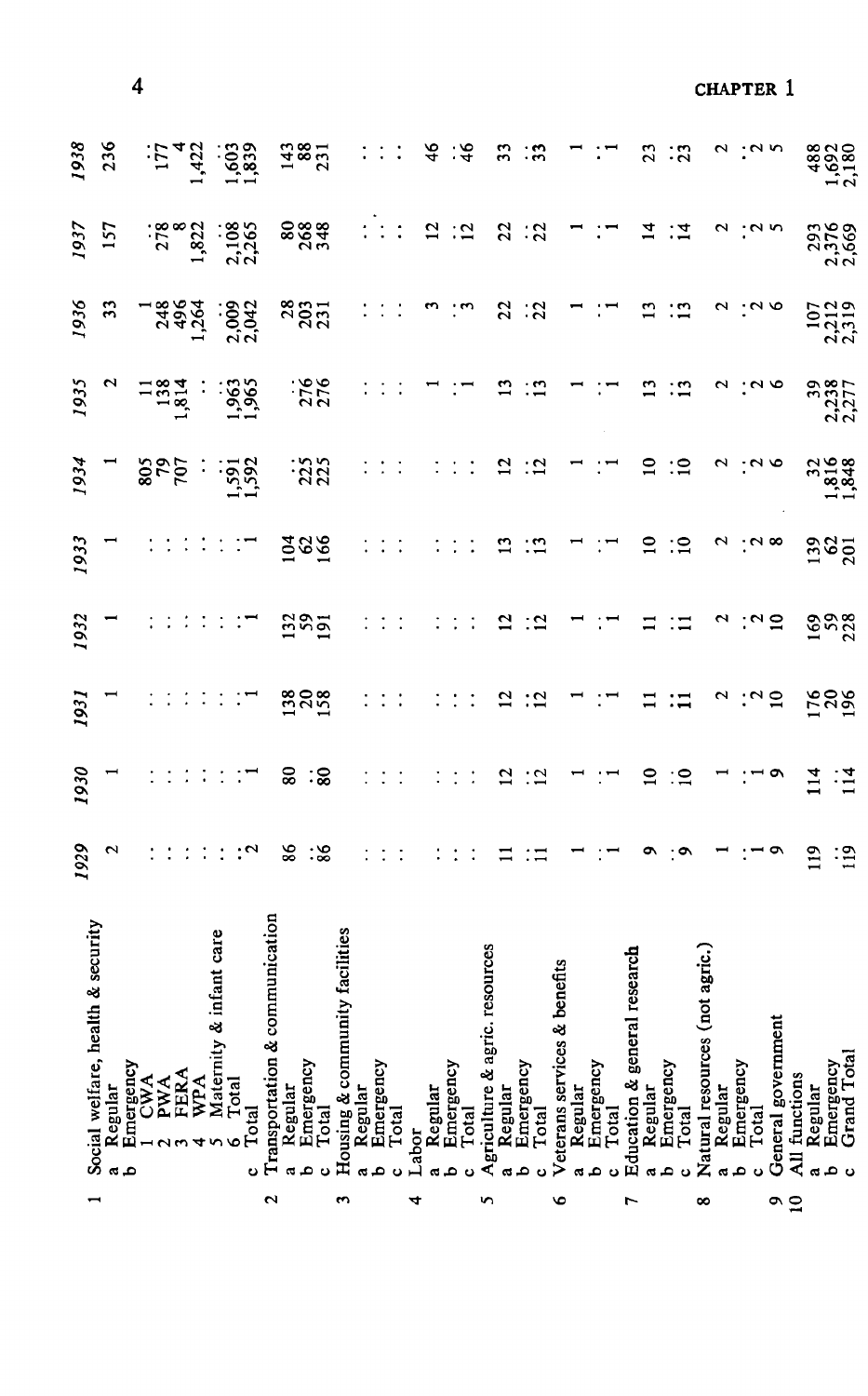|  | <b>BRIEF HISTORY OF GRANTS</b> |  |
|--|--------------------------------|--|
|  |                                |  |

|                                         |                | <b>BRIEF HISTORY OF GRANTS</b>                                                                                                  |                       |                                                |                 |                                |                                 |       |                                   |                                             |                               |       |                  |                                 |                                |                   |                    |                                  |                |                         |                                   |                  |                         |                                   |                |                         |                    | 5              |                     |                                              |  |
|-----------------------------------------|----------------|---------------------------------------------------------------------------------------------------------------------------------|-----------------------|------------------------------------------------|-----------------|--------------------------------|---------------------------------|-------|-----------------------------------|---------------------------------------------|-------------------------------|-------|------------------|---------------------------------|--------------------------------|-------------------|--------------------|----------------------------------|----------------|-------------------------|-----------------------------------|------------------|-------------------------|-----------------------------------|----------------|-------------------------|--------------------|----------------|---------------------|----------------------------------------------|--|
| 1949                                    | 1,083          |                                                                                                                                 |                       | $\frac{1001}{9}$                               |                 |                                | $rac{43}{43}$                   |       |                                   | $m \varphi$                                 |                               |       | $\frac{140}{1}$  | ंड्                             |                                | $\boldsymbol{87}$ | : 2                |                                  | $\overline{5}$ | ःन                      |                                   | 57               | ंग                      |                                   |                | <u>:국업</u>              |                    |                |                     | 1,832<br>1.855<br>1.855<br>$\frac{28}{1.85}$ |  |
| 1948                                    | 882            |                                                                                                                                 |                       | ∷.,ంలో                                         |                 |                                | $\frac{23}{27}$                 |       |                                   | 542                                         |                               |       | 133              | $\ddot{5}$                      |                                | $\overline{r}$    | ः                  |                                  | $\frac{85}{2}$ | $\ddot{\mathbf{3}}$     |                                   | 37               | $\frac{1}{2}$           |                                   |                |                         |                    |                |                     | 1,563<br>1,629                               |  |
| 1947                                    | 784            | $\vdots$                                                                                                                        |                       | ີພສສອ                                          |                 |                                | 1878<br>208                     |       |                                   |                                             | 2554                          |       |                  | $\overline{5}$ : $\overline{5}$ |                                |                   | 2:3                |                                  |                | ຂຊຊ                     |                                   | 32               | ઃર                      |                                   |                | ສ :ສ∞                   |                    |                |                     | 12458                                        |  |
| 1946                                    | 476            | $\ddot{\phantom{0}}$                                                                                                            |                       | $\therefore$ $\frac{88}{2}$                    |                 |                                | 3.56                            |       |                                   |                                             | 222                           |       |                  | ង :ង                            |                                |                   | 8:8                |                                  |                | ន :ន                    |                                   | $\mathbf{S}$     | :័                      |                                   |                |                         |                    |                |                     | 525                                          |  |
| 1945                                    | 440            |                                                                                                                                 |                       |                                                |                 |                                | ສສສ                             |       |                                   |                                             | ដូង                           |       |                  | 255                             |                                | 82                | ∷జ                 |                                  |                |                         |                                   |                  | 3:3                     |                                   | ∞              | $\cdot \infty$ $\infty$ |                    |                |                     | 825                                          |  |
| 1944                                    | 466            |                                                                                                                                 |                       | ంజింద                                          |                 |                                | <b>xaz</b>                      |       |                                   |                                             | $2\overline{2}\overline{2}$   |       |                  | 863                             |                                | $\frac{8}{5}$     | ిన                 |                                  |                |                         |                                   | $\frac{26}{5}$   | :শ্ল                    |                                   | $\overline{1}$ |                         |                    |                |                     | <b>238</b>                                   |  |
| 1943                                    | 429            |                                                                                                                                 |                       | $\ddot{a}$ $\dddot{a}$ $\dddot{a}$ $\dddot{a}$ |                 |                                | $\frac{3}{182}$                 |       |                                   |                                             | 282                           |       |                  | 258                             |                                | 48                | ∶≆                 |                                  |                | $:$ $\blacksquare$      |                                   |                  | 3:8                     |                                   | $\bullet$      |                         |                    |                |                     | 767<br>526<br>1293                           |  |
| 1942                                    | 410            |                                                                                                                                 |                       |                                                |                 |                                | 254                             |       |                                   |                                             | $\frac{4}{3}$ : $\frac{4}{3}$ |       |                  | 728                             |                                | 78                | $\cdot\frac{8}{5}$ |                                  |                |                         |                                   |                  | ង : <b>ន</b>            |                                   |                |                         |                    |                |                     | 795<br>1,031<br>1,827                        |  |
| 1941                                    | 359            | ίŗ                                                                                                                              | $\frac{1}{2}$         |                                                | $\frac{1}{638}$ |                                | $\frac{5}{20}$                  |       |                                   |                                             | $\omega$ : $\omega$           |       |                  | 222                             |                                | $\frac{1}{2}$     | ∷¤                 |                                  |                | $\mathbf{H}$            |                                   | 25               | $\ddot{5}$              |                                   |                |                         |                    |                |                     | 7389<br>1346<br>743                          |  |
| 1940                                    | 305            | $\frac{38}{2}$                                                                                                                  | 1,400                 |                                                | 1,685           |                                | $\frac{748}{3}$                 |       |                                   |                                             | $\mathbb{R}^{n}$              |       | $\boldsymbol{c}$ | :ଓ                              |                                | 143               | $\frac{143}{1}$    |                                  |                |                         |                                   | $\boldsymbol{z}$ | ়ন্ন                    |                                   |                |                         |                    |                |                     | 701<br>1,700<br>2,401                        |  |
| 1939                                    | 267            | $\ddot{32}$                                                                                                                     | <sup>ر</sup><br>1,929 |                                                | 2,259           |                                | $\frac{542}{54}$                |       |                                   | ÷                                           | $\vdots$ :                    |       | $\mathcal{L}$    | :ଓ                              |                                |                   | 8:8                |                                  |                | AC.                     |                                   | 25               | $\ddot{5}$              |                                   |                |                         |                    |                |                     | 616<br>2,399<br>2,309                        |  |
| security<br>ż<br>Social welfare, health | Regular<br>a A | $\begin{array}{lcl} & \text{Energy} \\ \text{1} & \text{CWA} \\ \text{2} & \text{PWA} \\ \text{3} & \text{FERA} \\ \end{array}$ | WPA                   | Maternity & infant care<br>Total<br>৩          | Total<br>ပ      | Transportation & communication | Emergency<br>Regular<br>م<br>c¢ | Total | facilities<br>Housing & community | Regular<br>Emergency<br>م<br>$\mathfrak{a}$ | Total<br>Ο                    | Labor | Regular          | Emergency<br>Total              | Agriculture & agric. resources | Regular           | Emergency<br>Total | efits<br>Veterans services & ben | Regular<br>ದ   | Emergency<br>Total<br>۵ | search<br>Education & general res | Regular<br>αt    | Emergency<br>Total<br>υ | agric.)<br>Natural resources (not | Regular        | Emergency<br>Total      | General government | All functions  | Regular<br><b>a</b> | Emergency<br>Grand Total<br>م<br>ಲ           |  |
|                                         |                |                                                                                                                                 |                       |                                                |                 | Z                              |                                 |       | m                                 |                                             |                               | 4     |                  |                                 | n                              |                   |                    | $\bullet$                        |                |                         | r                                 |                  |                         | $\infty$                          |                |                         | a                  | $\overline{1}$ |                     |                                              |  |

 $\cdot$ 

 $\pmb{\epsilon}$ 

ł,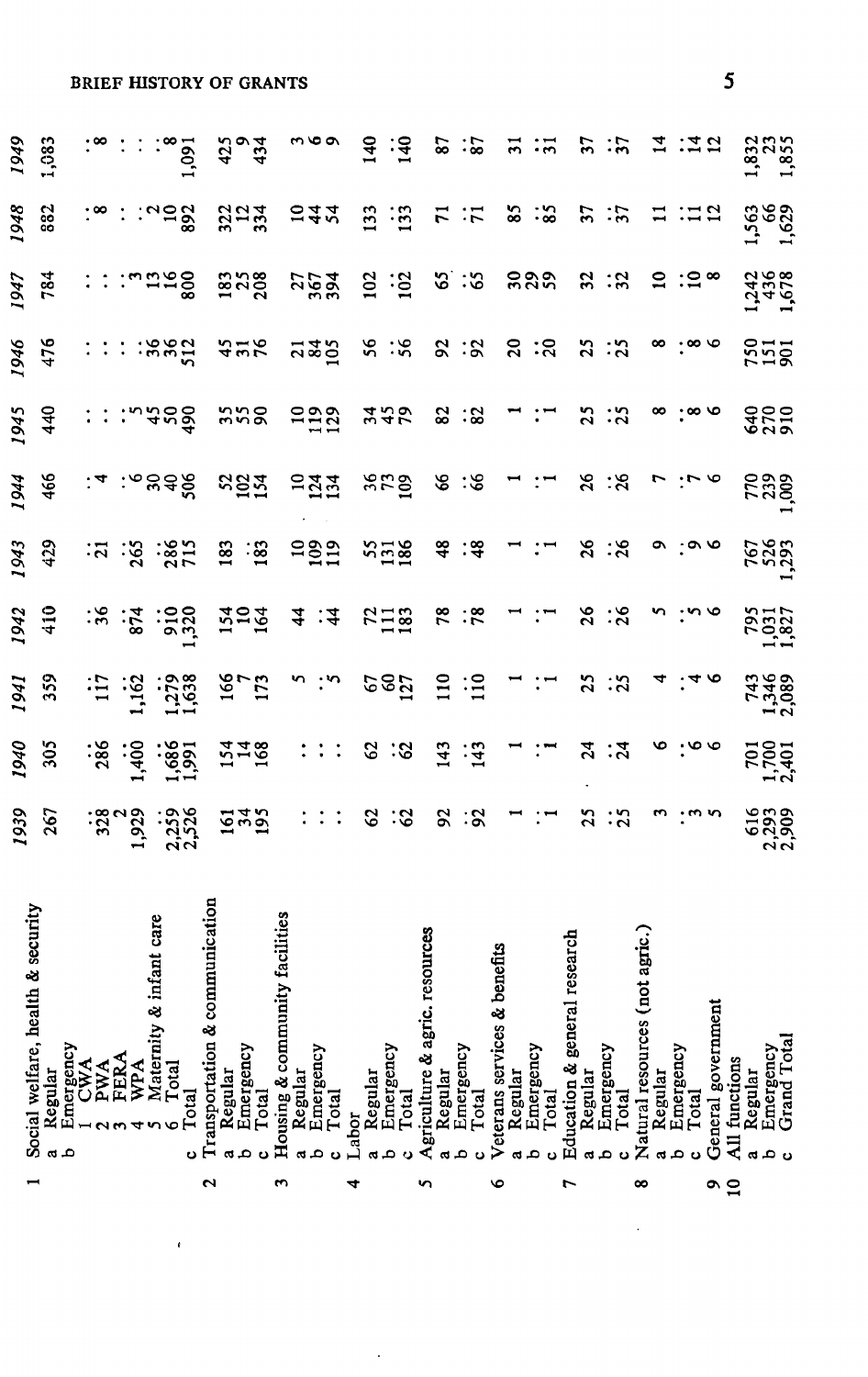6 CHAPTER 1

'social welfare, health and security' and for 'transportation and communication' grew to be of vast importance, not only because of their size but also because they fluctuated cyclically. In fiscal 1937 they were 98 percent of total grants (Table 2).

#### Table 2

| Grants, Fiscal Years, 1929, 1937, 1945, Percentage Distribution by Purpose |      |      |      |
|----------------------------------------------------------------------------|------|------|------|
|                                                                            | 1929 | 1937 | 1945 |
| Social welfare, health & security                                          | 2    | 85   | 54   |
| Transportation & communication                                             | 72   | 13   | 10   |
| Agriculture & agricultural resources                                       | 9    |      | Q    |
| Other                                                                      | 17   |      | 27   |
| Total                                                                      | 100  | 100  | 100  |

The figures for each of the other seven headings from 1929 to 1949 show that their record is one of erratic variation or of growth, often by jumps. The reasons for this behavior are disclosed by noting the purposes of these grants. The regular grants for 'labor' are for public employment offices and for the administration of unemployment compensation which, since they cover administrative costs, cannot be subject to wide cyclical variation. The sharp rise in 1941-43 is due to emergency grants for educating and training defense workers. Grants for 'housing and community facilities' consist chiefly of those for veterans' re-use housing which is strictly temporary. Those for 'veterans' services and benefits' also are temporary. The regular grants for agriculture and agricultural resources are for extension work and agricultural stations. The increase from 1938 to 1942 is due to heavy expenditure for the purchase of agricultural commodities for distribution through authorized agencies, i.e., grants-in-kind of surplus farm products. The grants for education and general research are for the promotion of vocational education and the land grant colleges, which grow when Congress liberalizes the appropriations. None of the above seven grants is discussed here.

#### Notes to Table 1

#### \* See source note.

Sources: The figures for 1919-28, from H. J. Bitterman, State and Federal Grantsin-aid (Mentzer, Bush and Co., 1938), pp. 132-3, are not fully consistent with those for subsequent years, and Bitterman states that "several minor grants" could not be included. The figures for 1929-49 were prepared by the Bureau of the Budget and current annual figures appear as an appendix to the Budget of the United States Government. The Budget Bureau does not distinguish between regular and emergency grants, and in one important instance, I have altered its classification. It placed emergency grants for highways under the heading 'social welfare, health and security', whereas I have shifted them to 'transportation and communication'. During the 1930's a large portion of federal highway grants were emergency, and the decline in such grants shown by the Bureau is illusory.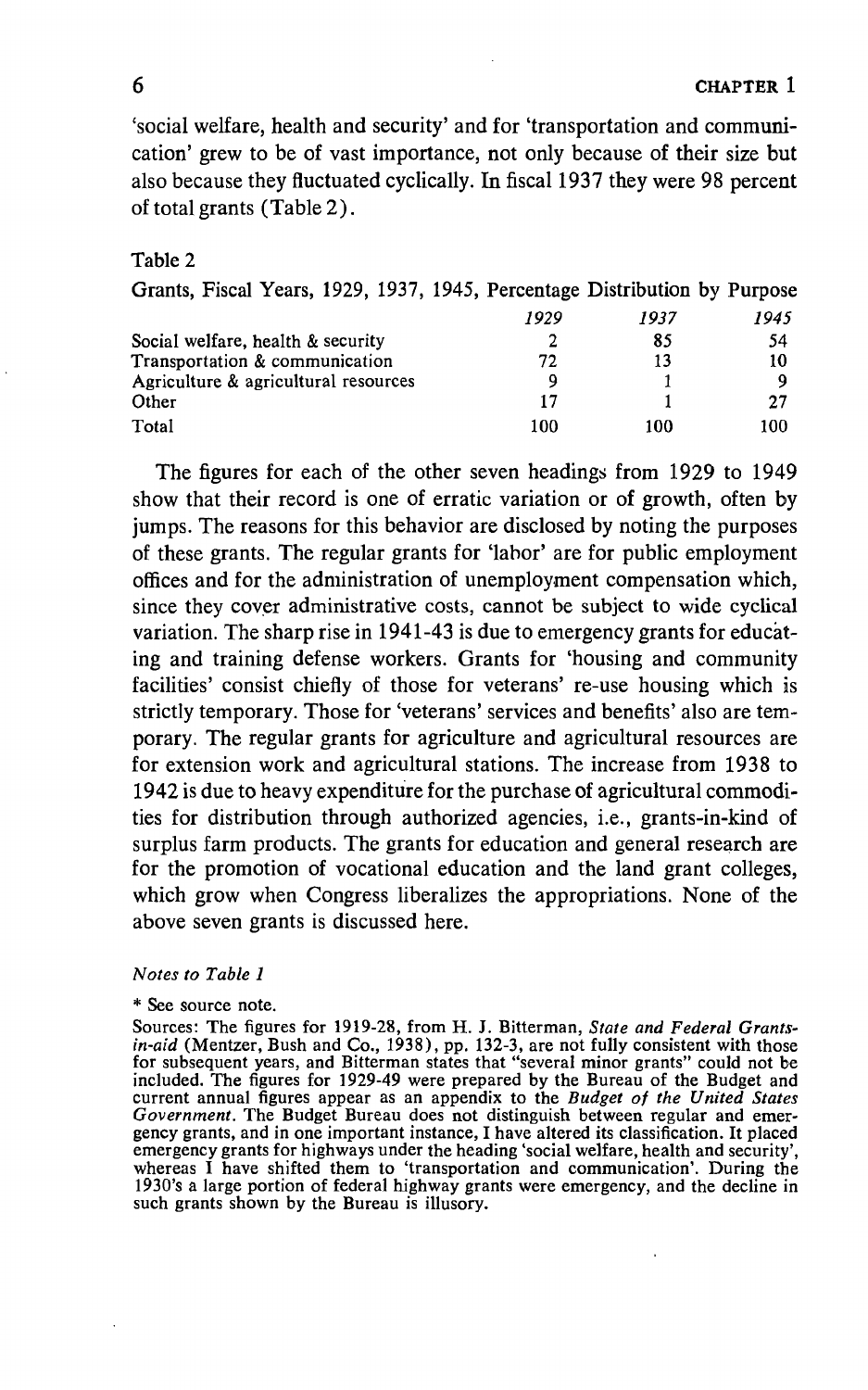#### 2 GENERALIZATIONS

The history of federal grants indicates trends that are significant for this study. While use of grants began early, the programs were few and small until after World War I. Then as government took on more and more functions and the sources of revenue utilized by the federal government broadened, the states became more receptive to grants. They recognized a federal interest in the performance of functions which, constitutionally or historically, belonged to them. On the other hand, Congress saw a federal interest in functions that it had been content to leave entirely in state hands. Grants offered a middle of the road device, permitting the state and local governments to administer a function subject to federal conditions.5 And Congress had begun to impose a patchwork pattern of conditions, indicating that it was thinking about the objectives at which specific grants were aimed, although it had not yet visualized an integrated grant program.

The perplexities of a casual and piecemeal approach to grants do not appear to have been perceived either by Congress or state governments. Yet the offer of a grant for a function upon which state and local governments spend little or nothing stimulates their expenditures on it as compared with other functions. To some degree a federal judgment is substituted for a state-local with respect to the distribution of expenditure. Federal grants may also, as is borne out by events, generate a diversity in specific conditions to be met by the recipients, in mode of apportionment, and in administrative rules.°

The Hoover Commission has stated: "The plan [of federal grants] has developed a division of responsibility: the National Government giving financial aid and establishing broad standards — the State governments sharing the fiscal burden and maintaining primary responsibility for administration. In addition to decreasing inequalities of service, the grant-in-aid method has raised the level of all aided services, without transferring functions entirely to the National Government." Federal-State Relations, A Report to the Congress by the Commission on Organization of the Executive Branch of the Government, March 1949, p. 30.

<sup>6</sup> In the reports of the Hoover Commission task forces criticisms along the lines indicated above are spelled out. For example, with respect to public health grants, the Task Force Report on Public Welfare (App. P), p. 150, declares that the legislation is diverse in "(a) expression of purpose, (b) specific provision, (c) mode of apportionment, and (d) conditions required to be met by the recipient." It recommends that more "administrative autonomy" be given to the states, that the categorical approach, which has led to heterogeneous laws and "deleterious effects on grantees and public", be altered in the direction of consolidation, that methods of apportionment of funds be reviewed and codified, etc. (pp. 165-7). Grants for education, by promoting special aspects of education, have developed "a state of curricular imbalance". The task force recommends elimination of detailed controls (p. 340). With respect to grants for public assistance, it suggests "abandonment of categories such as old-age assistance, aid to dependent children, and aid to the needy blind" and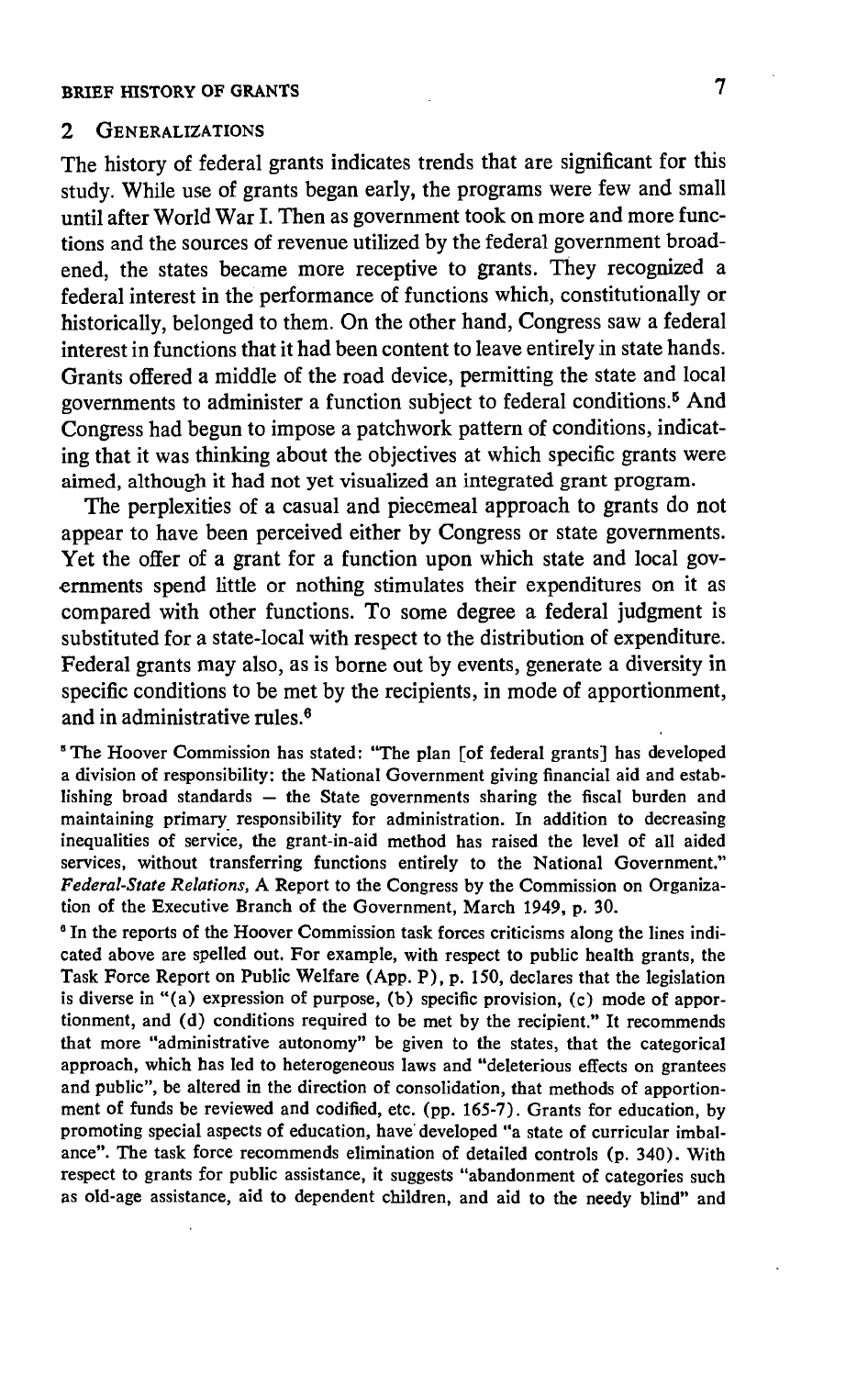The federal government has, however, sometimes offered grants with the primary intention of lightening the load borne by state-local budgets in the performance of a function but has not attempted otherwise to stimulate state-local action. This was the motive behind most of the early federal grants, particularly its land grants. The implication is that the function is well recognized and that state-local governments are, in general, making an adequate effort to perform it. The main federal purpose is fiscal.7

The distinction between the stimulative and fiscal effects of grants is important because it explains important differences in the philosophy of grants and, therefore, in suggestions for their reform. When the federal government is interested in stimulating state performance of a function, logically it must specify standards. The aided function must be set apart by definition from related functions, e.g., vocational must be distinguished from general education. Tests of performance, minimum levels of achievement, and matching requirements may be specified. In short, the federal government is interested in programming. Obviously in such cases the grants are not likely to relieve state budgets. On the contrary, federal aid is an inducement to states to expand expenditures. It follows also that, when the federal government is interested in standards, its grants cannot logically be restricted to the poorer states. The federal judgment is that the function is being underperformed not merely for the fiscal reason of lack of state funds, but because of the inability of the states to appreciate the national interest in the function. An example is aid to highways. Here the federal government wanted more and better highways in all areas; it was not prepared to allow the states, rich or poor, to proceed at their own pace and by their own methods.

When, however, the federal government has primarily a fiscal objective, it will be little concerned with imposing standards. For example, all bills proposing aid to education have disavowed the need and desirability of federal conditions. The assumptions are that whatever deficiencies may mar state-local performance are due to lack of money and that grants will enable the poorer states to remedy the deficiencies. In such cases, federal aid can be confined to the poorer states.

substitution of "block grants for public assistance, leaving the States a considerable measure of discretion as to the extent to which they will use categories" (p. 530). See also the Report of the Hoover Commission itself, p. 31, and Report on Federal-State Relations to the Commission on Organization of the Executive Branch of the Government, 81st Congress, 1st Session, Senate Document 81 (Washington, 1949), pp. 54-9, 76.

The result of such a grant is, of course, more of the function than would otherwise be provided, but the only federal pressure to this end is fiscal.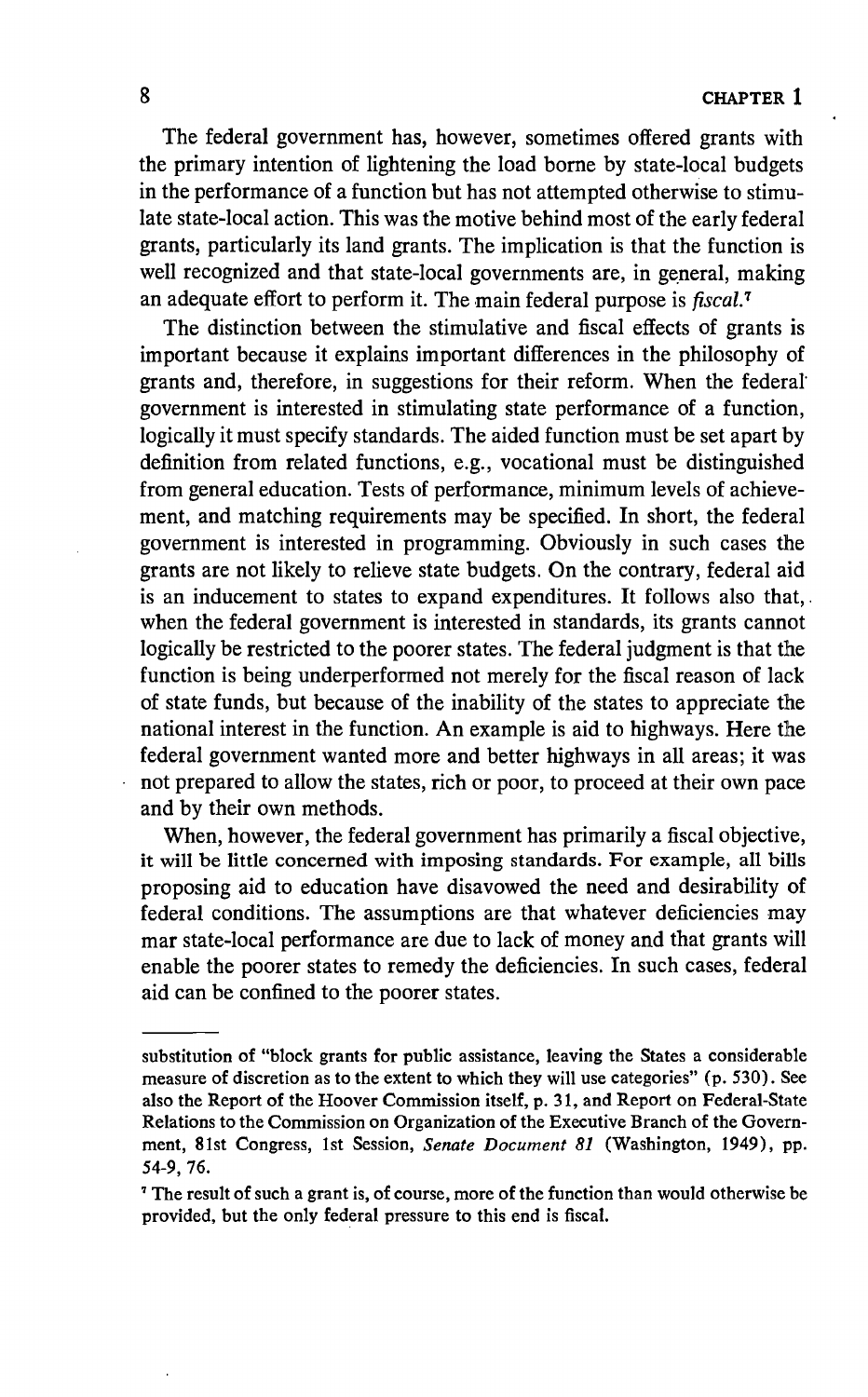# BRIEF HISTORY OF GRANTS 9

The distinction between the stimulative and the fiscal effects of grants is blurred because, in fact, many grants have a dual purpose. Introduction of a new grant means, in the short run, that a fiscal burden is lifted from all states where the function is already being performed. Before long, however, expansion may more than cancel the relief.

# 3 THE PROBLEM TO BE INVESTIGATED

Except with respect to emergencies, federal intervention by grants has not taken account of cyclical fluctuations in business activity. Grants have been regarded as a technique by which the federal government could recognize a national interest in certain governmental functions which, for reasons of administration or tradition, were a state-local responsibility. They left the location of the functions undisturbed, while giving stimulus and financial support to their performance. Even emergency grants have been similar in form to regular grants and different chiefly in that the appropriations have not been on a continuing basis. Might not the form of federal intervention, in some cases, be so framed as to recognize that some state-local functions in which there is a national interest are affected by cyclical fluctuations? It may not suffice to set up grants that will enable programs to be established and maintained in a *normal* year. Grants should perhaps be designed to assist state-local governments to provide the services adequately in a year of depression when their fiscal capacity is impaired. In short, two closely related questions should be examined: Does the need for the services the federal government is aiding by grants vary cyclically? Does the ability of state-local governments to render the services vary cyclically? If, in depression, the need for a particular grant service on the part of recipients greatly increases, while state-local capacity to handle it diminishes, serious difficulties may ensue. If, in prosperity, the need for a particular grant service diminishes, it may be desirable to shift more of the expenditure to state-local governments. Flexibility with respect to grants might serve a countercyclical purpose and also place the services on a more assured basis, in both prosperity and depression.

Congress recognized the emergency use of grants during the 1930's because it believed that the depression warranted extension of grants and of grant techniques beyond what is appropriate to a normal period. Can the pattern and techniques of grants to be used for an emergency be worked out in advance in order to minimize the area of improvisation? If they can and if statutory provision can be made, most emergency grants would deserve that title only because they came into active operation with the emergency and were quiescent in easy times. Some types of emergency, such as war, might not be susceptible to advance preparation. But prepa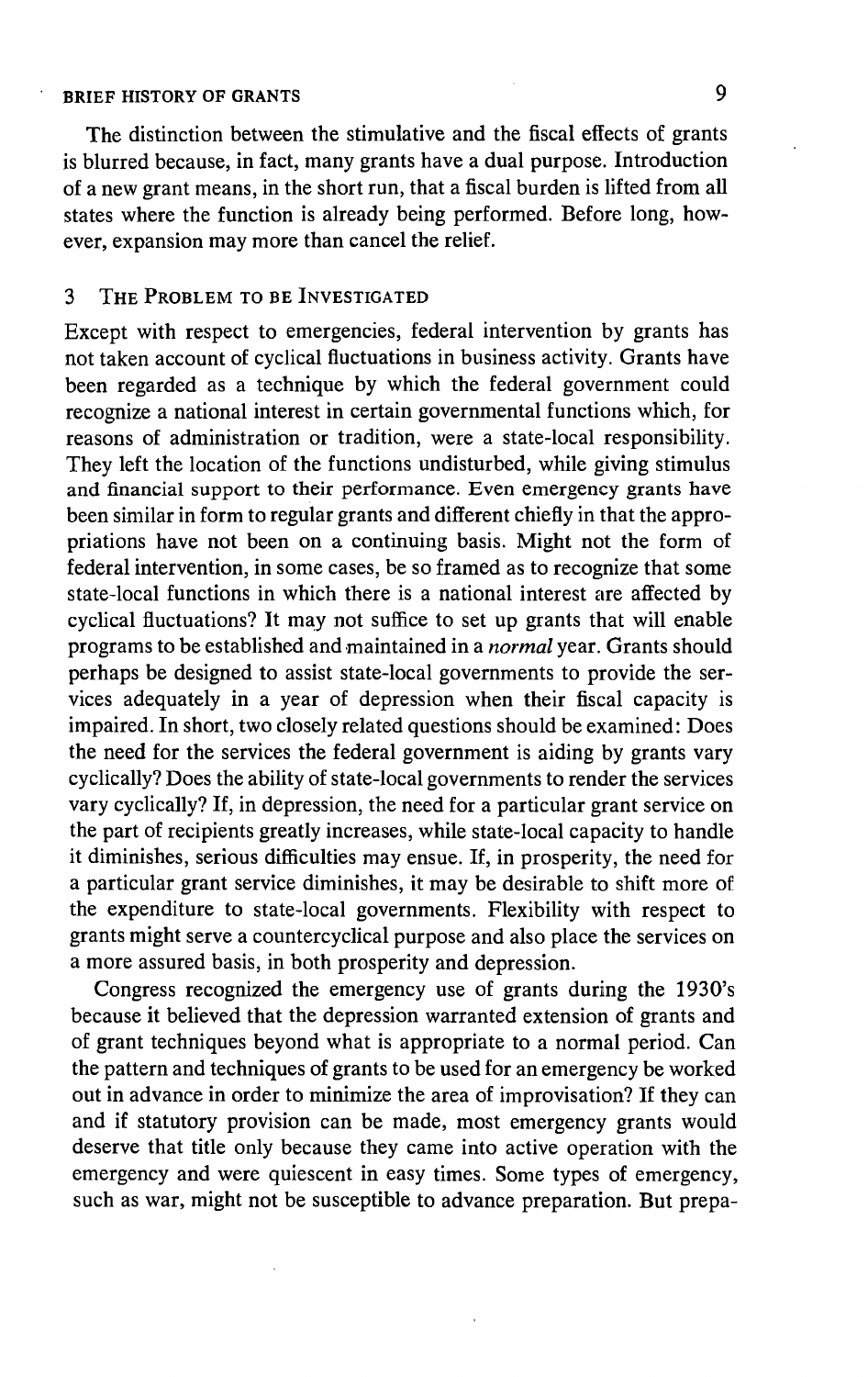ration to meet the emergencies occasioned by depressions may be more feasible. If so, Congress might be able to avoid such shifts in policy as occurred in 1933-35 when it moved from a grant program (FERA) to a program of direct federal expenditures (CWA), and back to a program (WPA) that was a mixture of the two.

Examination of the cyclical features of federal grants suffers from the handicap of the short period during which grants have been of significant size. Until after 1929 total payments were so small that they could not greatly affect state-local finance. Moreover, the Bureau of the Budget has not prepared official figures of federal grants before 1929. This study examines the quantitative evidence back to 1919, but the inadequacy of the material before 1929 means that most attention is focused on what has happened since. The two decades 1929-49 embrace a depression which was very severe in amplitude and duration, an incomplete revival halted in 1937 by a moderate depression, and twelve years distorted by war and reconversion. While this historical record is brief, it does suggest certain tentative conclusions concerning the cyclical aspects of federal grants.

# Appendix: Definitions and Terms

### <sup>1</sup> MEANING OF A FEDERAL GRANT

Federal grants are payments to state and local governments and are usually subject to certain conditions. This definition excludes such federal payments as shared revenues and payments in lieu of taxes because they are not subject to conditions.1 Whether it includes or excludes expenditures by WPA on nonfederal projects, i.e., those financed jointly by the federal and by state-local governments, is debatable. These payments were made through federal officers and did not go to officers of state and local governments. But in terms of other important characteristics, they were similar to grants and unlike most federal expenditures. They were for state-local

<sup>1</sup> In absolute amounts shared revenues and payments in lieu of taxes are not important. In fiscal 1948 they amounted to \$16,001,000, of which those under the Mineral Leasing Act, the National Forest Act, and the TVA make up 80 percent (Table 3). Payments under the Mineral Leasing Act are 37½ percent of the gross proceeds of royalties and rents from mineral leases granted on public lands; those under the National Forest Act are 25 percent of gross receipts from forest reservations; those from TVA are a percentage of gross receipts from the sale of power. Ten states (Arizona, California, Colorado, Mississippi, Montana, Nevada, New Mexico, Oregon, Washington, Wyoming) receive 80 percent of the payments.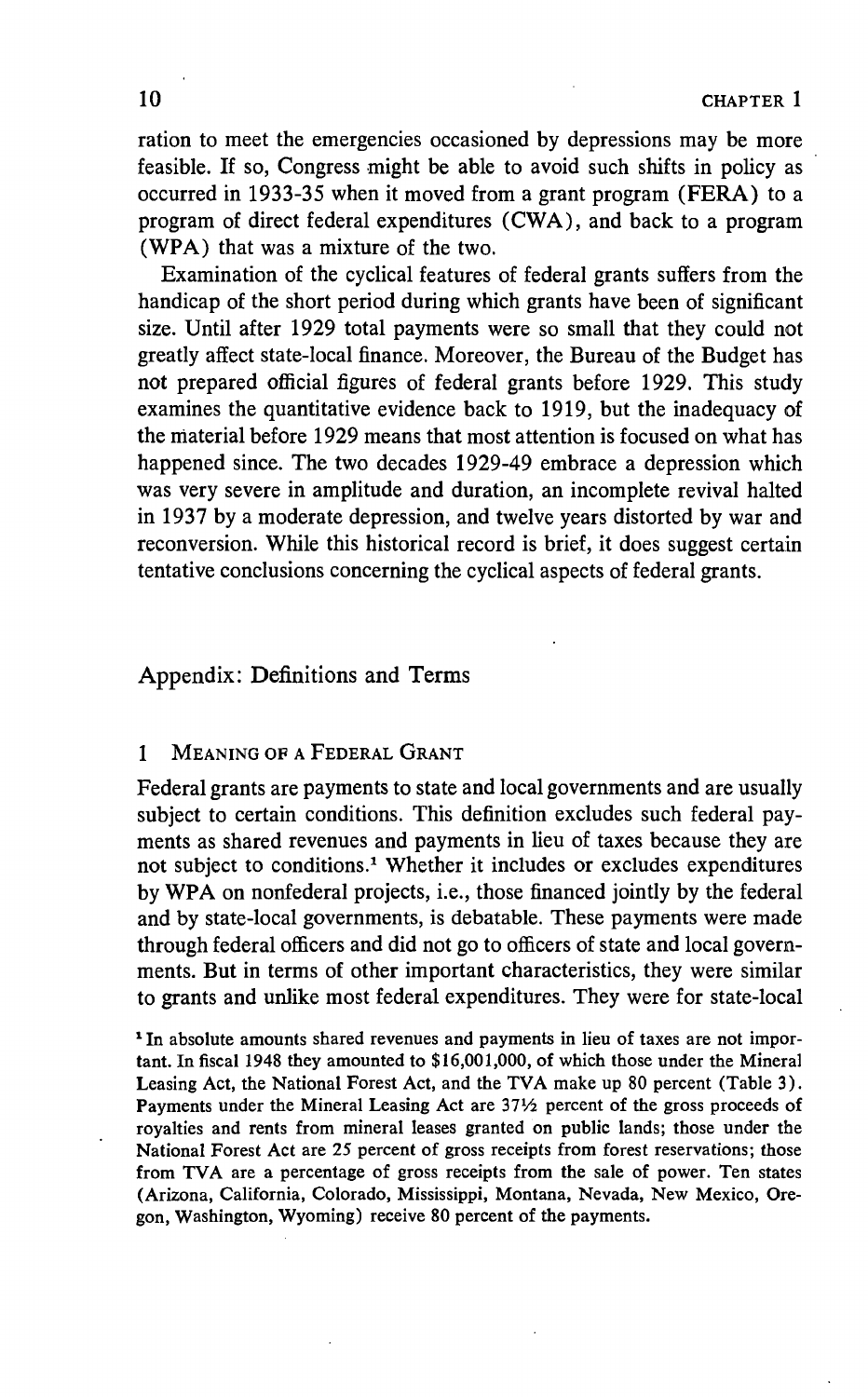#### BRIEF HISTORY OF GRANTS 11

#### Table 3

|      |       | (thousands of dollars) |                                            |            |              |                  | Shared Revenues and Payments in Lieu of Taxes, Fiscal Years, 1929-1949 |                                            |                |
|------|-------|------------------------|--------------------------------------------|------------|--------------|------------------|------------------------------------------------------------------------|--------------------------------------------|----------------|
|      | Total | Leasing<br>Act         | Mineral National<br><b>Forests</b><br>Fund | <b>TVA</b> |              | Total            | Leasing<br>Act                                                         | Mineral National<br><b>Forests</b><br>Fund | <b>TVA</b>     |
| 1929 | 3.621 | 1,820                  | 1.351                                      |            | 1939         | 4,988            | 2,637                                                                  | 1,136                                      | 243            |
| 1930 | 4.091 | 1,388                  | 1,565                                      |            | 1940         | 4,806            | 2,153                                                                  | 1,178                                      | 528            |
| 1931 | 4,310 | 1,777                  | 1,678                                      |            | 1941         | 6.711            | 1,948                                                                  | 1,440                                      | 1,449          |
| 1932 | 3,454 | 1.317                  | 1.241                                      |            | 1942         | 7,642            | 2.165                                                                  | 1,539                                      | 1,859          |
| 1933 | 2.078 | 1,208                  | 586                                        |            | 1943         | 8,171            | 2,563                                                                  | 1,669                                      | 1,960          |
| 1934 | 2.228 | 1.215                  | 651                                        |            | 1944         | 9,994            | 2,689                                                                  | 2,476                                      | 2,169          |
| 1935 | 2,369 | 1,202                  | 568                                        |            | 1945         | 12,887           | 4,086                                                                  | 4,139                                      | 2.137          |
| 1936 | 2,698 | 1,474                  | 817                                        | 45         | 1946         | 12,418           | 3,771                                                                  | 4,003                                      | 1,992          |
| 1937 | 3,052 | 1,632                  | 996                                        | 71         | 1947         | 11,165           | 3,747                                                                  | 3,424                                      | 1,668          |
| 1938 | 4,343 | 1,945                  | 1,215                                      | 93         | 1948<br>1949 | 16,001<br>21,243 | 5,684<br>9,535                                                         | 4,577<br>5,983                             | 2,006<br>2,050 |

Source: Mimeographed releases of the Bureau of the Budget 1929-48 and the Budget of the United States Government, 1948 to date.

functions and their effect was to lift burdens from state-local budgets; state and local governments acted as sponsors of projects to WPA; responsibility for the supervision of the construction of accepted projects fell chiefly upon the sponsors; the sponsors put up part of the money. Exclusion of WPA expenditures on its nonfederal programs would distort the statistical picture of what happened during the depression. When WPA was set up in 1935 it was a partial substitute for FERA, which operated through grants. The sharp decline in grants by FERA after 1935-36 is, in a sense, illusory because it was offset by expansion of expenditure by WPA for similar purposes. On these practical grounds it seems proper to include nonfederal WPA expenditure as grants.<sup>2</sup>

# 2 CLOSED VS. OPEN-END GRANTS

For closed grants Congress makes an annual appropriation which it distributes among the states according to certain criteria of need. For example, highway mileage, population, and state area are criteria for highway grants. In recent grants state per capita income has been a criterion on the assumption that a low figure indicates a high need. These criteria, by themselves, merely measure relative need: they show how a given annual appropriation will be distributed among the states. The annual appropriation reflects

<sup>2</sup> This approach means, however, that total federal grants cannot be split precisely into those to state governments and those to local governments. The reasons are that WPA expenditures cannot be so divided, that the Bureau of the Census did not prepare figures on state finance 1933-36 and that local financial figures are available only for a very few years.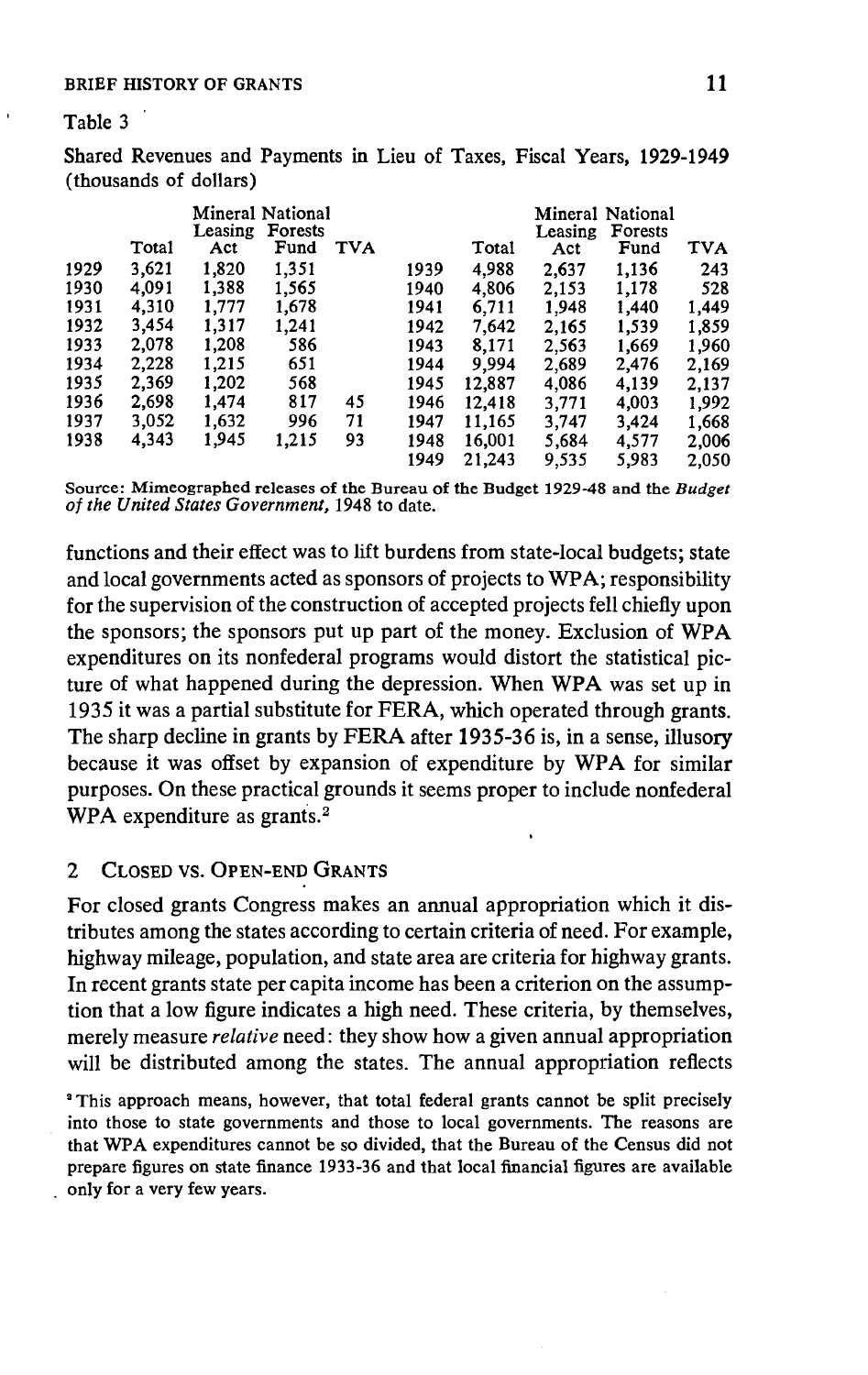Congressional judgment concerning over-all federal interest in the aided function. For closed grants Congress has not usually adjusted the appropriation annually, although this might readily be done. On the other hand, in some very important cases, notably public assistance, Congress gives an open-end grant by not setting a specific limit on the annual total it will appropriate or any limit on the annual sums to go to each state. The effective limit is determined by setting a ceiling on the amount to go to the individual recipient, e.g., \$50 monthly to a person eligible for old age assistance. The so-called 'open-end' grant, supposing individual eligibility to be fairly defined and measured, should lead to an increase and decrease of grants according to variation in need. In effect the open-end grant binds Congress to appropriate the required amount.

# **3 MATCHING REQUIREMENTS**

Another feature of grants that determines the amounts going to states is the matching requirement. The earliest grants and a few recent grants did not make such a requirement. A notable present instance is grants for the administration of unemployment compensation, which are 100 percent federal grants amounting in fiscal 1948 to \$67,200,000. Since such grants do not put a burden on state-local budgets, it would seem that they might be used to lift existing expenditures. But this is very doubtful. The difficulties experienced with the 100 percent grants for the administration of unemployment compensation suggest that the device be limited to shortrun emergency functions, e.g., administration of veterans' readjustment benefits.3

The most common matching requirement is 50-50, reflecting the general philosophy that an equal federal sharing with the states in the performance of specific functions is reasonable. Recently, however, most proposals for new grants or for modification of old grants have favored varying the federal percentage so as to favor the poorer states. In part the argument runs that, even if, for the states as a whole, the federal interest is 50-50, it varies from state to state and is greater for the poorer states so that variable

<sup>&</sup>lt;sup>8</sup> This issue is discussed by R. C. Atkinson, The Federal Role in Unemployment Compensation Administration (Social Research Council, 1941), P. 52, who states that "to assign broad administrative authority to states without requiring them to bear a substantial part of the cost is anomalous and, in spite of federal efforts, potentially dangerous". A similar opinion is expressed by Bitterman, State and Federal Grants-in-Aid, p. 143. The Council of State Governments in its Federal Grants-in-Aid (1949), Pp. 131-2, declares that the 100 percent grant for the administration of unemployment compensation "has been a source of constant disagreement between state and federal officials", and quotes Arthur Altmeyer, Federal Commissioner for Social Security, as testifying that the grants are "basically unsound".